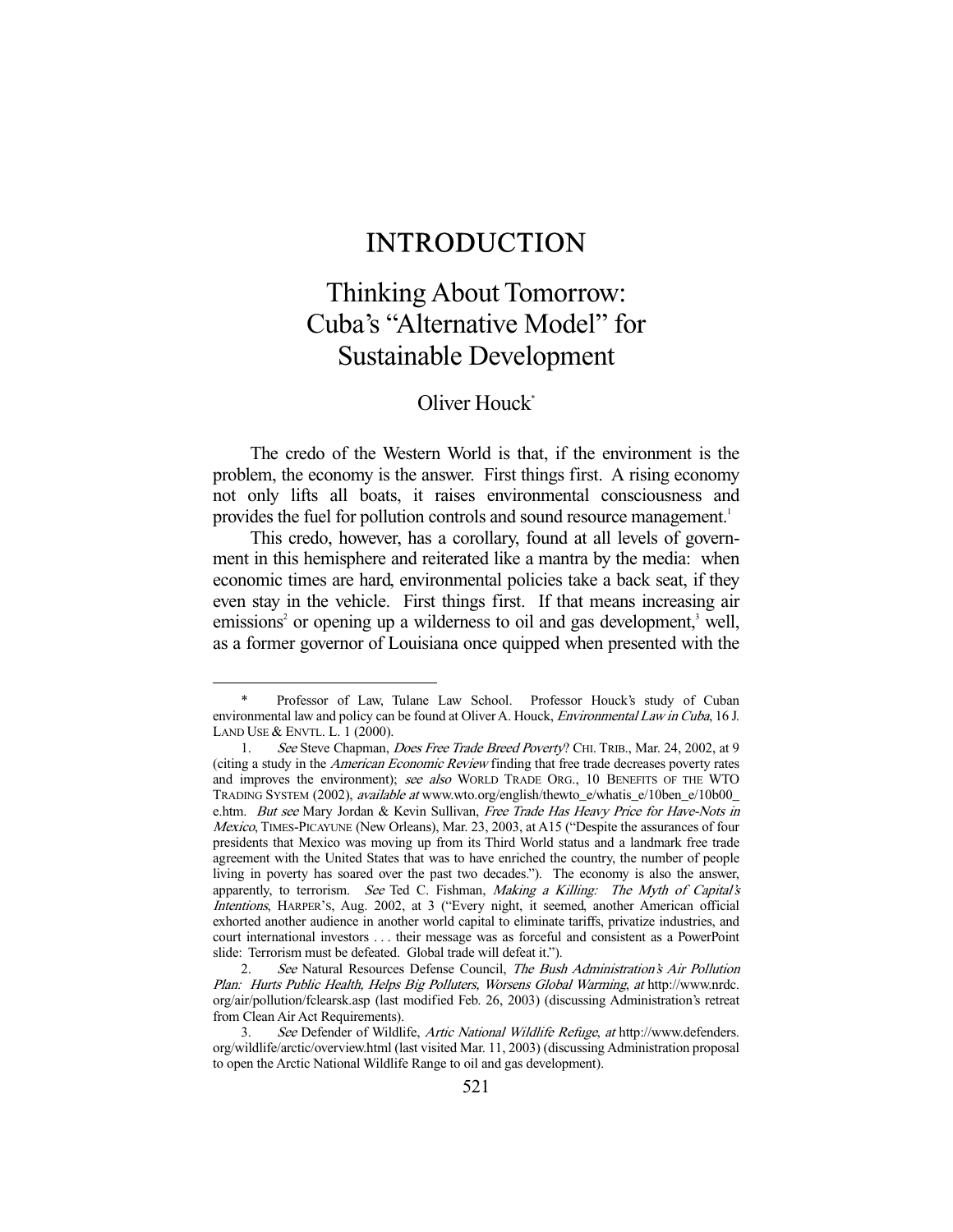fact that a local worker had died while dumping toxic wastes out in the bayou, "you can't make an omelet without cracking eggs."4

 Then, there is Cuba. It might be fair to say that no country in recent history has suffered a greater economic shock from anything short of war. When the Soviet Union crashed, Cuba lost nearly ninety percent of its foreign exchange and more than half of its gross domestic product.<sup>5</sup> With the crash came a tightening of the U.S. economic embargo, from which Cuba has since lost an estimated \$70 billion.<sup>6</sup> No one would wade into such a scenario on willing feet, and few would want to live with the economic difficulties that have followed. If ever there were a time to shelve environmental problems and go for the money, the 1990s were the time, and Cuba was the place.

 The opposite happened. In the face of a housing crisis, a transportation crisis, a mammoth and antiquated agricultural base, virtually no domestic energy sources, a peso worth pennies, and the constant lure of the Vida Loca, dripping with luxury, only ninety miles away to the north, Cuba decided to make a priority out of environmental protection.

 It will take better historians and political scientists than this author to identify the reasons why. One could make a guess that they include an unusual respect for nature, a high level of education (indeed, the highest in the Americas), a strong scientific community, and, perhaps, a sense on the part of Cuban leaders that environmental protection, which tends to challenge market capitalism and prioritize grassroots citizen groups, was

Telephone Interview with Robert Anderson, Reporter, Baton Rouge Morning Advocate (Oct. 22, 2002) (quoting former Louisiana Governor Edwin Edwards shortly after the death of a truck operator at Bayou Sorrell, La.).

 <sup>5.</sup> Ramon Pichs Madruga, Briefing at the Colloquium on Environmental Law and Sustainable Development in Twenty-first Century Cuba (Aug. 12, 2002); see also Oliver Houck, Environmental Law in Cuba, 16 J. LAND USE & ENVTL L. 1, 60 (2000). Cuba's reliance on the former Soviet Union cannot be understated:

In 1989, the former Soviet Union and its socialist allies purchased roughly eighty-five percent of Cuba's exports, and provided a like share of imports on heavily subsidized, economically favorable terms. The subsidies alone amounted to an estimated \$500 per Cuban citizen per year. . . . With the fall of the Soviet block, Cuba lost the major markets for its sugar and agricultural products and up to eighty percent of its imports. All categories of imports were decimated, among them oil (by seventy six percent), transportation equipment (86 percent), consumer goods (82 percent), chemicals (72 percent), machinery, spare parts and food. The gross domestic per capita fell by more than forty-eight percent (citations omitted).

Houck, supra, at 60.

 <sup>6.</sup> See Madruga, supra note 5.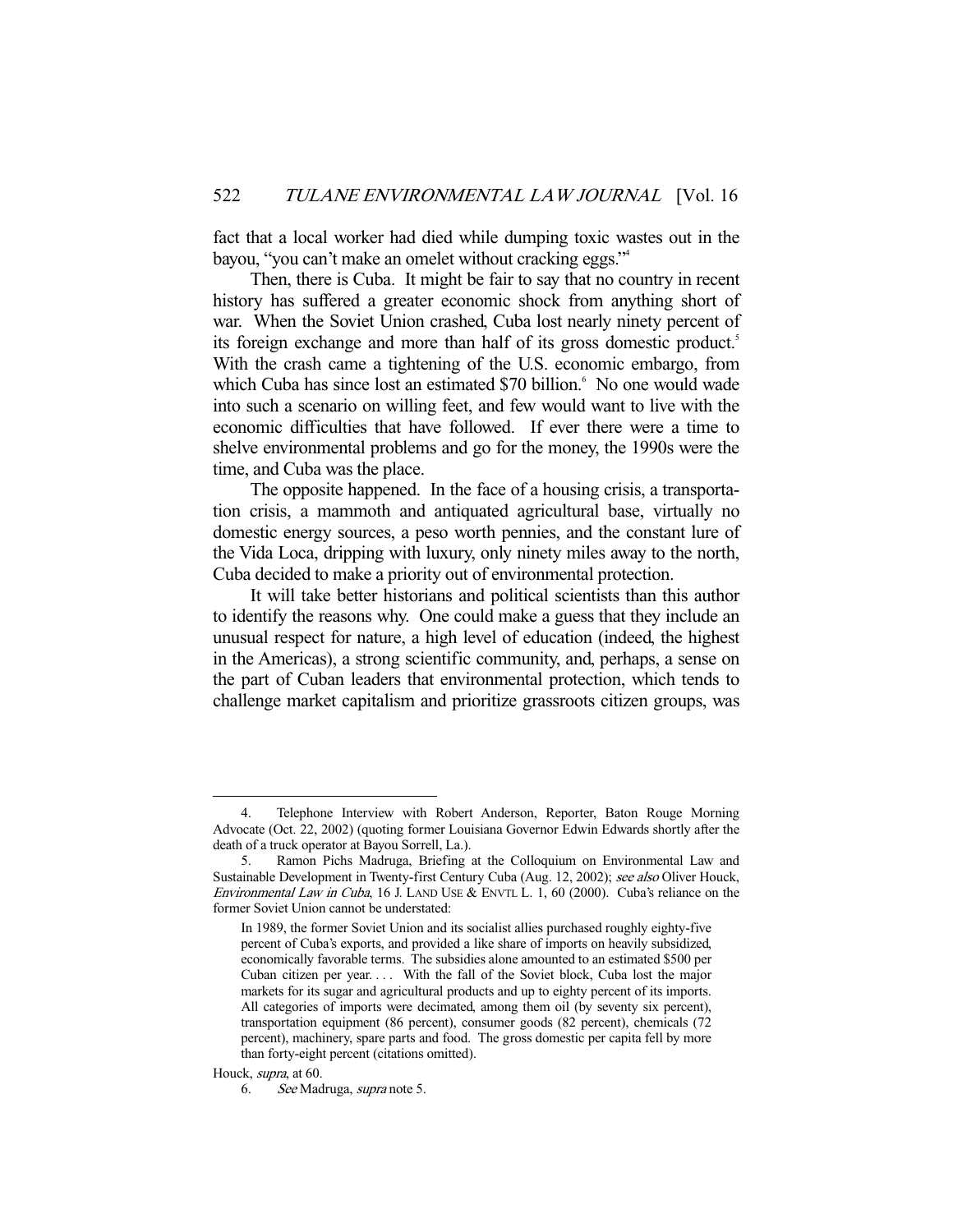revolutionary as well.<sup>7</sup> It most certainly included an element of economic self-interest; tourism would require nice beaches.

 For whatever reason, it is somewhat phenomenal that, notwithstanding economic hardships that would blow away environmental policies in many countries—after all, far less severe economic blips serve as excuses to deflect environmental policies in the richest country in the world<sup>8</sup>—Cuba decided that it would do better by not going for the fast buck but, rather, for the sustainable one.

 Part of the evidence is found in Cuba's new environmental law. A previous article by this author describes the journey Cuba has taken in the development of its environmental programs.<sup>9</sup> It began with the enactment of an environmental strategy and framework law in the mid 1990s, a time when the Cuban economy was hitting rock bottom; if a local store had one item left on the shelf, it was your lucky day.<sup>10</sup> Law No. 81, almost constitutional in its sweep, is one of the most ambitious environ-mental laws yet enacted, anywhere.<sup>11</sup> Its mandates are still reverberating throughout the Cuban juridical world, leading to even newer decree laws and regulations on forestry, protected areas, coastal zone management, biological diversity, biosafety, marine sanctuaries, cultural and historic protection, pollution control standards, environmental impact analysis, licensing, permitting, and sanctions.<sup>12</sup> It has opened up a new field of environmental law enforcement.<sup>13</sup> It has knocked on and is breaking down the doors of inflexible civil, administrative, and criminal codes to provide for environmental crimes, for civil remedies such as injunctions, and for administrative remedies such as citizen suit standing. $14$ 

 <sup>7.</sup> Affixed to a bulletin board in the author's office is a bumper sticker from Casper, Wyoming, which reads: "MAD, MARXIST ECOLOGISTS, Working For Russia." Alongside is another, reading, "Keep Montana Beautiful: Shoot a Land Developer." These views are essentially two sides of the same coin.

 <sup>8.</sup> See supra notes 3-4; see also John Heilprin, White House Wants to Speed Environmental Reviews of Transportation Projects, ASSOCIATED PRESS, Sept. 19, 2002, at 1 ("President Bush directed federal agencies on Wednesday to accelerate environmental reviews of high priority transportation projects that he says are vital to the economy.").

<sup>9.</sup> See generally Houck, supra note 5.

 <sup>10.</sup> See id. at 15-18.

 <sup>11.</sup> See id. at 23-25.

 <sup>12.</sup> Ley del Medio Ambiente, LEY NO. 81 [Environmental Law, LAW NO. 81] (1997) (Cuba).

<sup>13.</sup> See Houck, supra note 5, at 74-79 (discussing the administrative, and judicial review of CITMA decision making).

<sup>14.</sup> See id.; Carlos Alvarez, Briefing at the Colloquium on Environmental Law and Sustainable Development in Twenty-First Century Cuba (Aug. 12, 2002).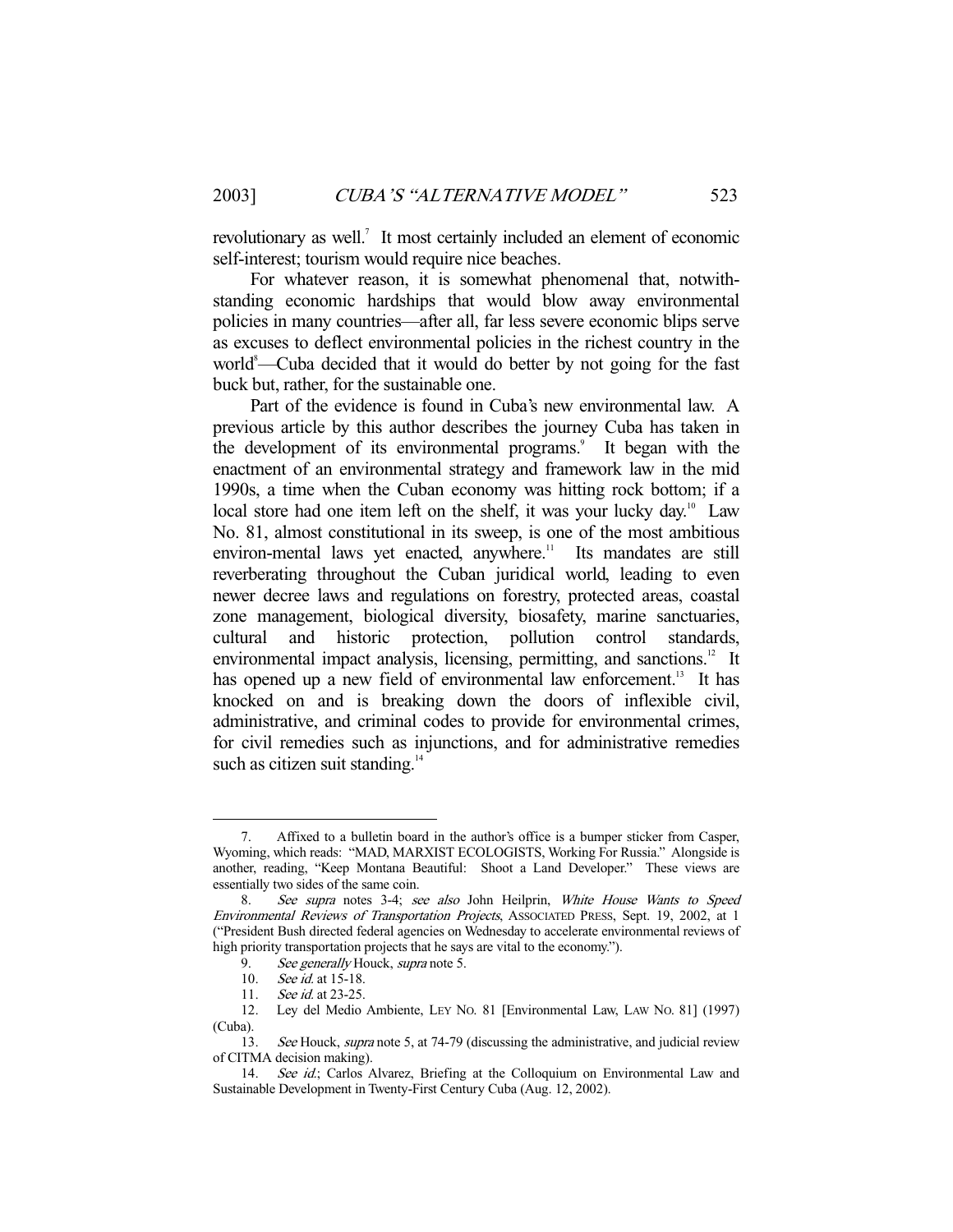Laws are of course easier to write than to implement. Other articles in this Special Issue relate the investigations of other law professors and practitioners from the United States, Mexico, Chile, and Cuba that describe parts of the action and conclude that, whatever their drawbacks, they are not a facade. The week of workshops in Havana and the provinces that underlay these investigations were studded with examples of these laws working, pinching the shoes of questionable projects, and forcing change. A huge, concrete box-like tower in Central Havana, seven years in the planning and privately funded, has been canceled because of the visual effects it would have on its surroundings.<sup>15</sup> A large, Chinese hotel on the famous Malecon, an historic corridor lined with buildings from the early 1900s and badly in need of repair, was recently rejected for its incompatibility with what, in New Orleans, is called with some affection, the "tout ensemble."<sup>16</sup> In the second half of 2001, Cuban environmental agencies sanctioned nearly 550 individuals and corporations for law violations, imposed 178 fines and 308 cleanup or compliance orders, and closed a number of noncomplying facilities either temporarily or permanently.<sup>17</sup> They also created a system of rewards for environmental compliance featuring favorable publicity, increased salaries for workers, and vacation and other benefits for supervisors.<sup>18</sup> These actions are featured in Granma, the official newspaper of the Cuban government; i.e., they are front and center as public policy.<sup>19</sup>

 More concentrated environmental cleanup and restoration efforts are under way for specific pollution hotspots such as Havana Harbor and the Almendares River through Havana's large Metropolitan Park.<sup>20</sup> The Havana Harbor, contaminated to the point of anoxia in the 1980s, has seen some tough compliance measures for a range of point source industries and, concomitantly, dramatic improvements in water quality.<sup>21</sup> Chemical Oxygen Demand in the Harbor's water, hovering around 1.0 milligrams per liter (mg/l) twenty years ago, is now up to 3.9; at the same

 <sup>15.</sup> Mario Coyula-Cowley, Briefing at the Colloquium on Environmental Law and Sustainable Development in Twenty-first Century Cuba (Aug. 13, 2002).

 <sup>16.</sup> Id.

 <sup>17.</sup> Orfilo Peláez, Legislación Ambiental: Detener las conductas incorrectas y educar a los violadores [Environmental Law: Stop Violations and Educate the Violators], GRANMA, Aug. 15, 2002, at 3.

<sup>18.</sup> *Id.*; Alvarez, *supra* note 14.

 <sup>19.</sup> See Peláez supra note 17.

<sup>20.</sup> See Houck, supra note 5, at 5.

 <sup>21.</sup> Amando Choy, Briefing at the Colloquium on Environmental Law and Sustainable Development in Twenty-first Century Cuba (Aug. 14, 2002). Perhaps some indication of the commitment of the Cuban government to this cleanup is that it is headed by General Choy of the Cuban Army.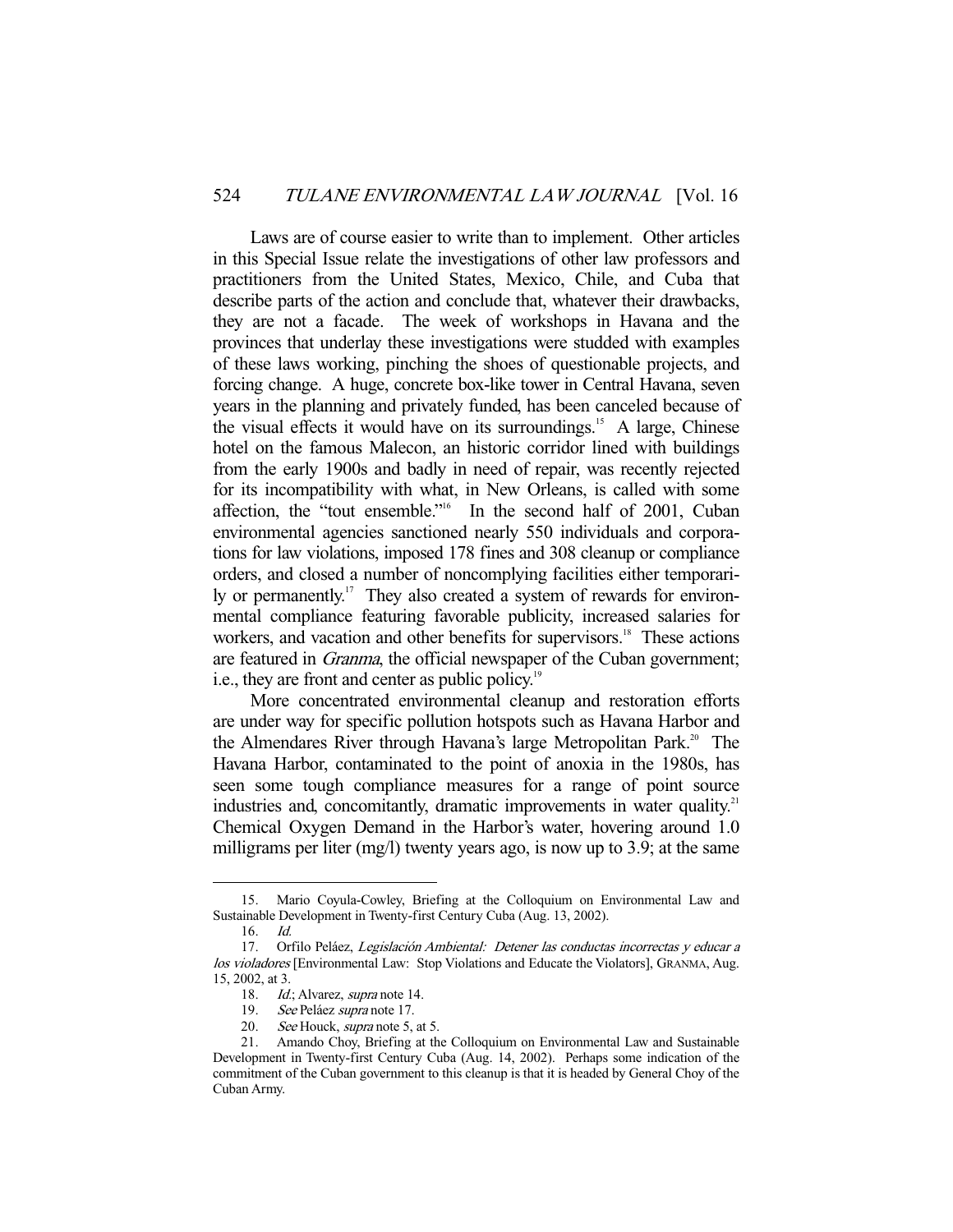time, the measurements for hydrocarbons (basically, oil) has dropped from 3.35 mg/l to  $0.5<sup>22</sup>$  For its part, the Metropolitan Park has managed to relocate more than a dozen industries away from the Almendares, and is now moving hundreds of squatters, living at risk from annual floods and disease, to new housing on higher ground.<sup>23</sup>

 Some of this evidence is empirical; much of it is anecdotal and case-by-case. Other evidence shows gaps in policies and flat failures to catch a stupid idea in time. For example, the lack of recycling in a country so short in raw materials and so long in human resources and resourcefulness, is astonishing. $24$  No country, however, is without these lapses. The bottom line is that environmental protection in Cuba is not a charade; it is happening.

 Larger changes are of course happening as well, including changes in the way Cuba has chosen to restructure its economy and social planning. Initially, these changes were made necessary and promoted by the economic crash of the early  $1990s$ <sup>25</sup> At the macro level, they feature foreign investments and joint ventures, decentralization of government authority towards the smaller cities, towns, and provinces, and liberalization of small agriculture, small grocery markets, in-home restaurants, and private guest accommodations.<sup>26</sup> It is hard to walk a block in Havana without seeing a small, private enterprise and somebody wanting to lead you to it. In July 2002, Cuba announced a massive downsizing of its sugar industry, $2^7$  an inefficient sector within Cuba for decades and a falling, glutted, government-supported market worldwide.<sup>28</sup> Tourism overtook agriculture as Cuba's primary source of revenue several years ago, and there will be no going back.<sup>29</sup>

 <sup>22.</sup> Id.

 <sup>23.</sup> Yochiel Marrero, Briefing at the Colloquium on Environmental Law and Sustainable Development in Twenty-first Century Cuba (Aug. 14, 2002); see also PARQUE METROPOLITANO DE LA HABANA, EL RETO DE TODOS: UNA ESTRATEGIA DE REVITALIZACION PARA EL PARQUE DE LA POBLACION HABANERA [METROPOLITAN PARK OF HAVANA, THE CHALLENGE FOR ALL OF US: A REVITALIZATION STRATEGY FOR THE PEOPLE'S PARK OF HAVANA].

 <sup>24.</sup> See Rajendua Ramlogan, Protection of the Environment in Cuba: Piercing the Caribbean Iron Curtain, 29 U. MIAMI INTER-AM. L. REV. 37, 74 (1998) (noting Cuba's difficulties in establishing a recycling program).

<sup>25.</sup> See Houck, *supra* note 5, at 60-64.

 <sup>26.</sup> See id. at 66-67.

 <sup>27.</sup> See, e.g., Mary Jordan, Ending an Era, Cuba Closes Sugar Mills; Icons of Revolution Become Museums for Tourism, the New Moneymaker, WASH. POST, July 29, 2002, at A1; Cuba: Sugar Production to be Cut by Half; New Crops, Cattle, to be Introduced, BBC MONITORING, July 2, 2002.

<sup>28.</sup> Houck, *supra* note 5, at 68.

 <sup>29.</sup> Id. at 42 (citing a 1998 statement by Cuba's Vice-President of the Counsel of State:. "I would not say that tourism is one of the sectors most important, tourism is the *heart* of the economy") (emphasis in original).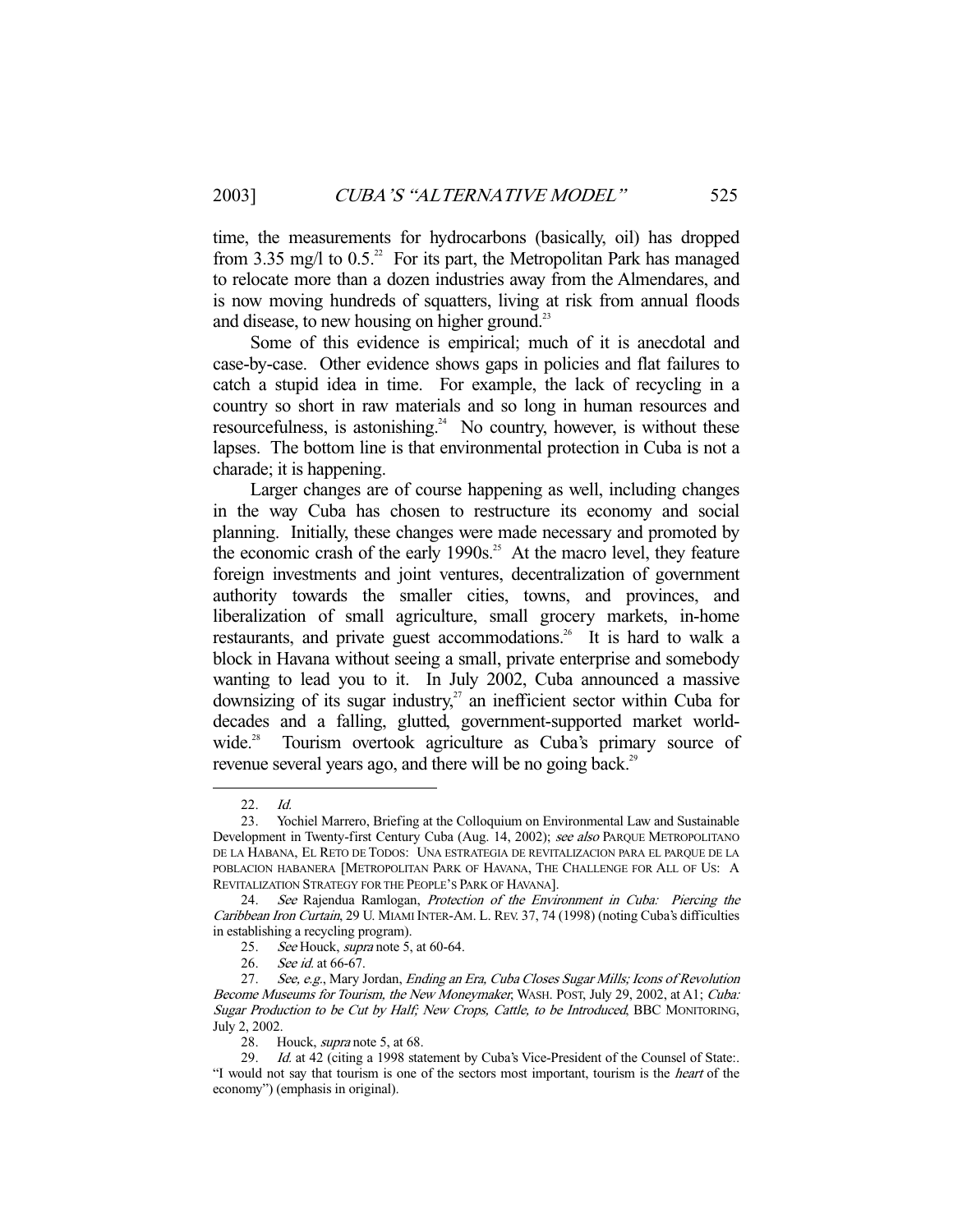Quite related to these larger changes are new practices that lead directly to what, in the jargon of the environmental world 2000, is called "sustainable development." The economic crash and the subsequent special economic period did more than impose hardship. Many countries have experienced economic hardship, done without, tightened their belts, and tried to move on; some countries have made it, but others have not. Large portions of most Latin American countries live in a nearpermanent state of economic despair.30 What is striking with Cuba is the degree to which it has taken advantage of its crash and of the terribly difficult limitations it then faced. It broke from huge, centralized, mechanized agriculture towards smaller, lower-impact operations.<sup>31</sup> It moved from chemical pesticides and fertilizers to natural and biotechnological ones, and, when they were not available, it invented them, applied them, and went on to market and sell them.<sup>32</sup> It promoted urban vegetable gardening, not as a feel-good way to use blighted patches of urban lots until the next building came along, but as a way to diversify the economy and move the growing of food closer to the people who consume it.<sup>33</sup> It moved to sustainable agriculture.

 Cuba made similar decisions about urban planning. With a shortage of transportation and fuel, it decided to shrink the perimeters of its cities, starting with Havana, and move them away from the suburbs, back towards their centers.<sup>34</sup> The decisions were no doubt prompted by stress. But they were also adopted with full awareness of the megasprawls of other Latin American cities that, even without an economic crash and a tight blockade, have found themselves overwhelmed by seemingly insolvable problems in transportation, housing, crime, and poverty.<sup>35</sup> Havana has been rezoned in three concentric rings. The first ring, the old, core city, receives heavy investment in restoration and reconstruction, house by house, block by block. One can walk nearly any street in Old or Central Havana and see the scaffolds up and the renovations underway; when the renovations are done, the same people who were there before move back in. At the perimeter of the first ring,

<sup>30.</sup> See, e.g., Charles Roth, Venezuela Shaping as Next Argentina; Red Flags Appearing: Similarities in Meltdown of Latin American Economies, NAT'L POST, Sept. 21, 2002, at FP10.

 <sup>31.</sup> See Houck, supra note 5, at 63.

 <sup>32.</sup> See id.

 <sup>33.</sup> Juan Jose Leon, Briefing at the Colloquium on Environmental Law and Sustainable Development in Twenty-first Century Cuba (Aug. 14, 2002).

 <sup>34.</sup> Carlos Rodriguez Otero, Briefing at the Colloquium on Environmental Law and Sustainable Development in Twenty-First Century Cuba (Aug. 12, 2002).

 <sup>35.</sup> See Peter M. Ward, Creating a Metropolitan Tier of Government in Federal Systems: Getting "There" from "Here" in Mexico City and in Other Latin American Megacities, 40 S. TEX. L. REV. 603, 606 (1999).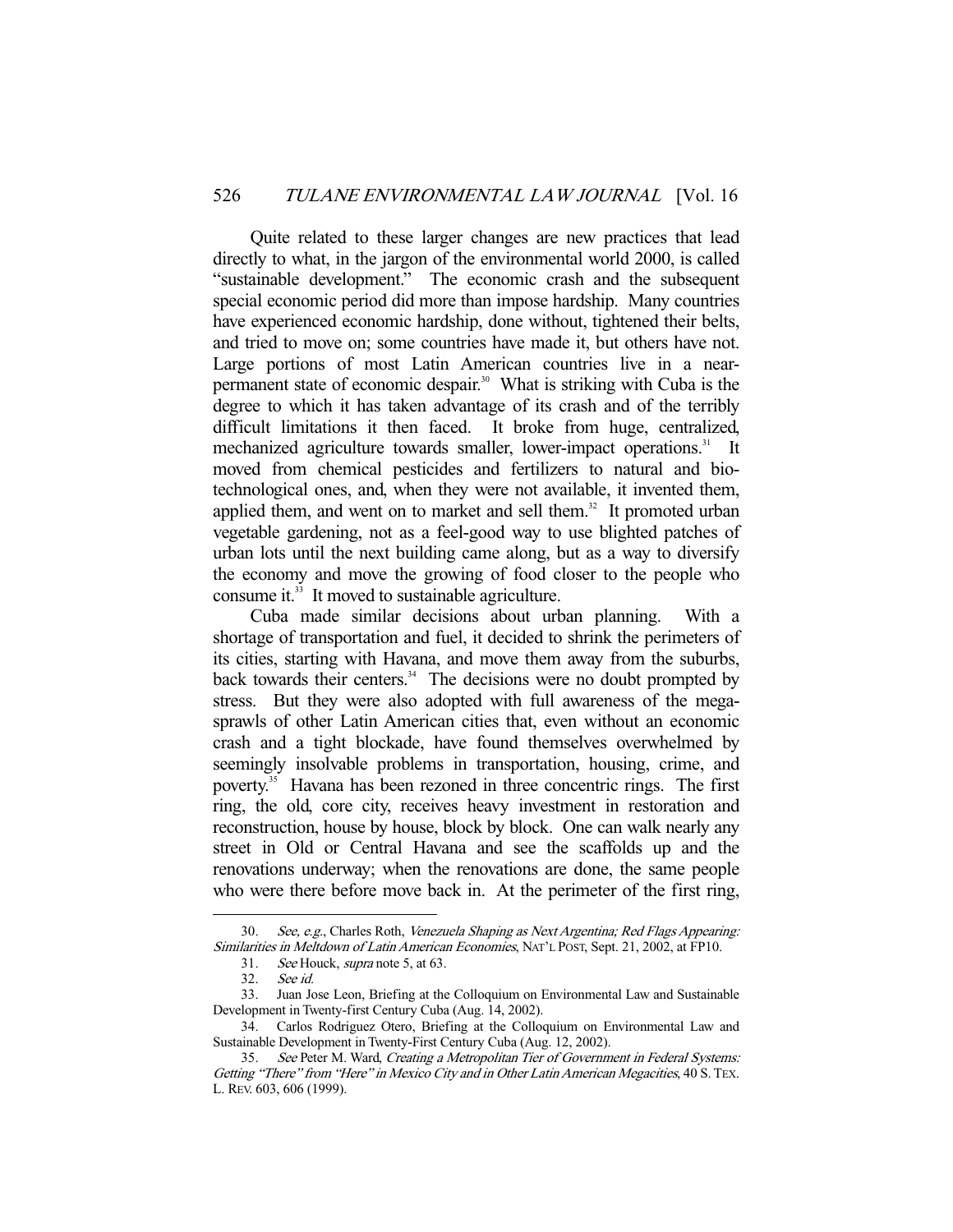away from the harbor and the sea, new business and tourism zones seek to spread the load and avoid the crush of everyone living downtown. In the second zone, a limited amount of supporting business and residences is allowed. In the third and largest zone, which contains the aquifer supporting the city and the province, there will be absolutely no new development. Nor will there be any new highways out there. The objective is to repopulate the core and to stop the sprawl. Faced with a transportation crisis and a central city housing nightmare, Cuba moved to sustainable cities.

 The same could be noted about tourism for the same mix of economic and environmental reasons. Against the prospect of short-term bonanzas from Caribbean-style beach development and blight, Cuba opted to set its new resorts back from the beach, limit them in number, concentrate them in chosen places, and prohibit them entirely from mangroves, small keys, and other sensitive zones.<sup>36</sup> Its new waterside facilities are on stilts. Instead of building new roads to the keys, a celebrated controversy some years ago, Cuba is ferrying tourists out to lodgings and day excursions. Sustainable tourism.

 Similar and complementary developments could be noted in energy and water conservation.<sup>37</sup> With shortages came metering and rates that start low for consumers but climb precipitously with greater use.<sup>38</sup> The lights in new Havana hotels go on with the use of your room key/card; when you take your card with you, the lights go off. No building in the country leaves the lights on all night long.<sup>3</sup>

 None of the above is to say that Cuba or Cubans are paragons of environmental virtue. It is to say, however, that they have managed to make good things happen in sustainable agriculture, urban development, tourism, and resource conservation that escape many countries in the region entirely, and that make only difficult and uncertain headway even in the United States. Cubans are not, at least as a matter of national policy, simply living with shortages and shooting for a better day. They are also shooting for a different day, a day that no country in the western world has yet achieved. They call it "an alternative model on sustainable development."40 No one would wish the dire economic circumstances of

 <sup>36.</sup> See Houck, supra note 5, at 38-47 (describing Cuban coastal zone conflicts and management).

 <sup>37.</sup> See Madruga, supra note 5.

 <sup>38.</sup> See id.

 <sup>39.</sup> See id.

<sup>40.</sup> See Peláez, supra note 17 ("Pero, sobre todo, dependerá mucho de la comprensión que tenga cada ciudadano para unir esfuerzos y acciones en favor del sueno 'verde' de avanzar hacia un modelo alternativo de desarrollo sostenible." ["But, above all, [environmental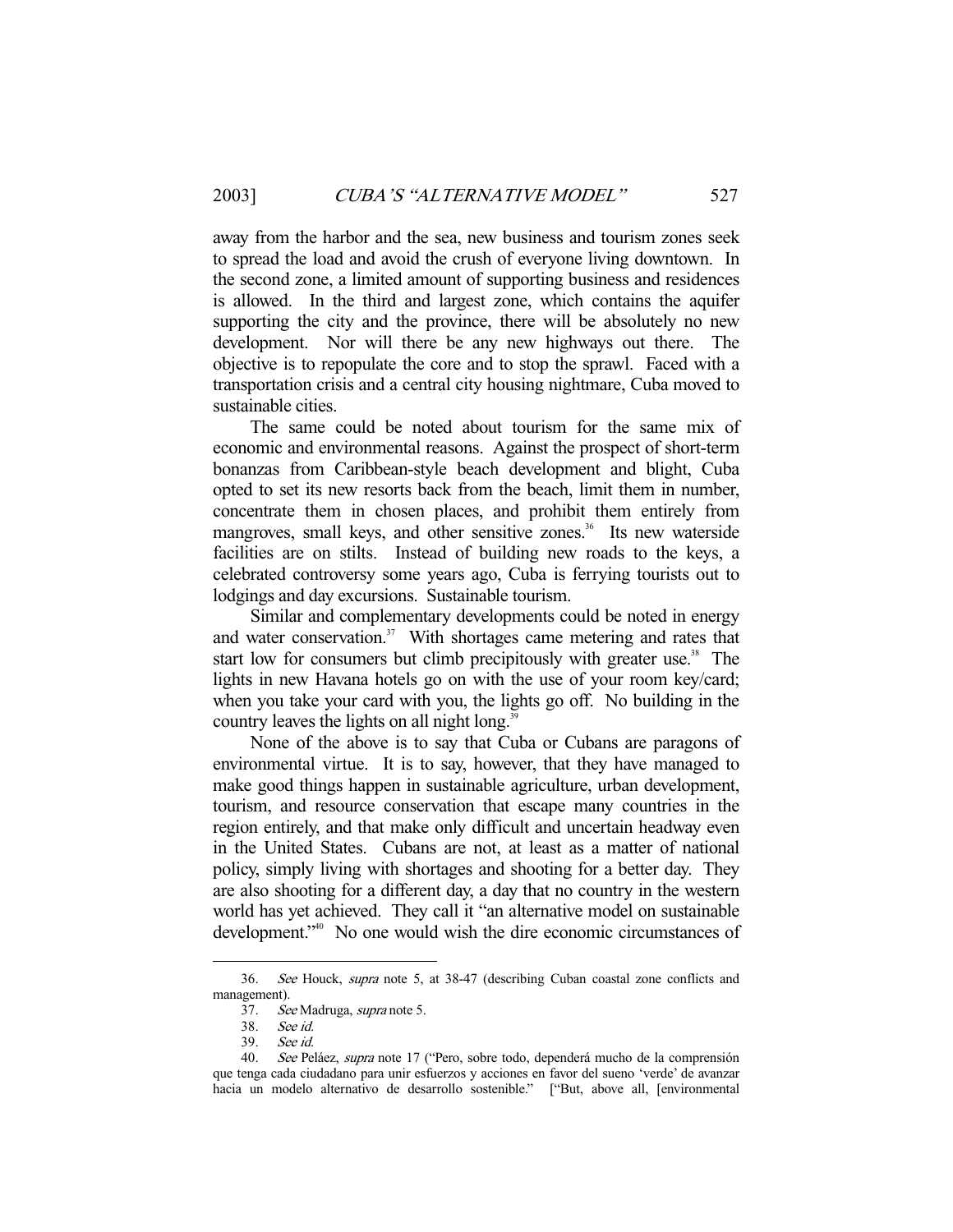Cuba's last decade on his or her worst enemy. But these same circumstances have contributed to the actual implementation of sustainable development, a concept that the rest of the world pays more lip service to than serious attention.

 This conclusion leads to the final question of this Introduction, and it is one on the mind of everyone who deals with Cuban environmental policy: are these policies doomed or can they last? Are we looking at the last gasp of an experiment in governance that will vanish soon and without a trace, or are we looking at something that will endure? There are potentially two triggers for radical change. One is the end of the U.S. embargo. In all likelihood, it will end soon, if for no reason other than the pressure of U.S. economic interests and their anxiety to get a foot in the door before Europe, Canada, and Asia lock up all the best concessions.41 The other trigger is, of course, President Fidel Castro, whose death or renunciation is as near as that of any other, healthy seventy-five-year old, which is to say, not far away.

 Taking these two triggers in the order in which they will most likely be pulled, the first question becomes the effect of ending the economic embargo. In the minds of Cuban policymakers, they are ready. They have planned for an influx of several million more tourists per year.<sup>42</sup> The hotels are under construction. The accommodations industry schools are pumping out as many English-speaking, front-desk trained service employees as possible.<sup>43</sup> After the weekly soaps, *Learning English* is the most popular program on Cuban television.<sup>44</sup> Cubans are facing, however, an invasion of spending and investment on a scale they cannot possibly imagine.<sup>45</sup> As a fellow law professor commented during the seminar, the U.S. Embassy in Mexico City has 1000 employees, eighty percent of whom are dedicated to advancing U.S. business interests.<sup>46</sup> With these interests come, inevitably, a full-court press on environmental

protection] will depend on the efforts of each citizen towards a 'green' vision of progress for an alternative model of sustainable development."]).

<sup>41.</sup> See John Lantigua, Clamor Grows to Relax Cuba Embargo: House Vote on Policy Expected This Week, BOSTON GLOBE, May 22, 2000, at A3.

 <sup>42.</sup> Norman Medina, Briefing at the Colloquium on Environmental Law and Sustainable Development in Twenty-first Century Cuba (Aug. 12, 2002).

 <sup>43.</sup> Id.

 <sup>44.</sup> Personal observation, Havana, Cuba, January 2001. The texts for the English language programs ran out of their first and second printings within a week.

<sup>45.</sup> See Houck, supra note 5, at 42. ("Independent analysts project Cuba to receive \$18.5 billion in economic impact from tourism by the year 2078; that number rises to \$27.7 if free market capitalism has its way.") (citations omitted).

 <sup>46.</sup> Professor Sanford Gaines, Briefing at the Colloquium on Environmental Law and Sustainable Development in Twenty-first Century Cuba (Aug. 16, 2002).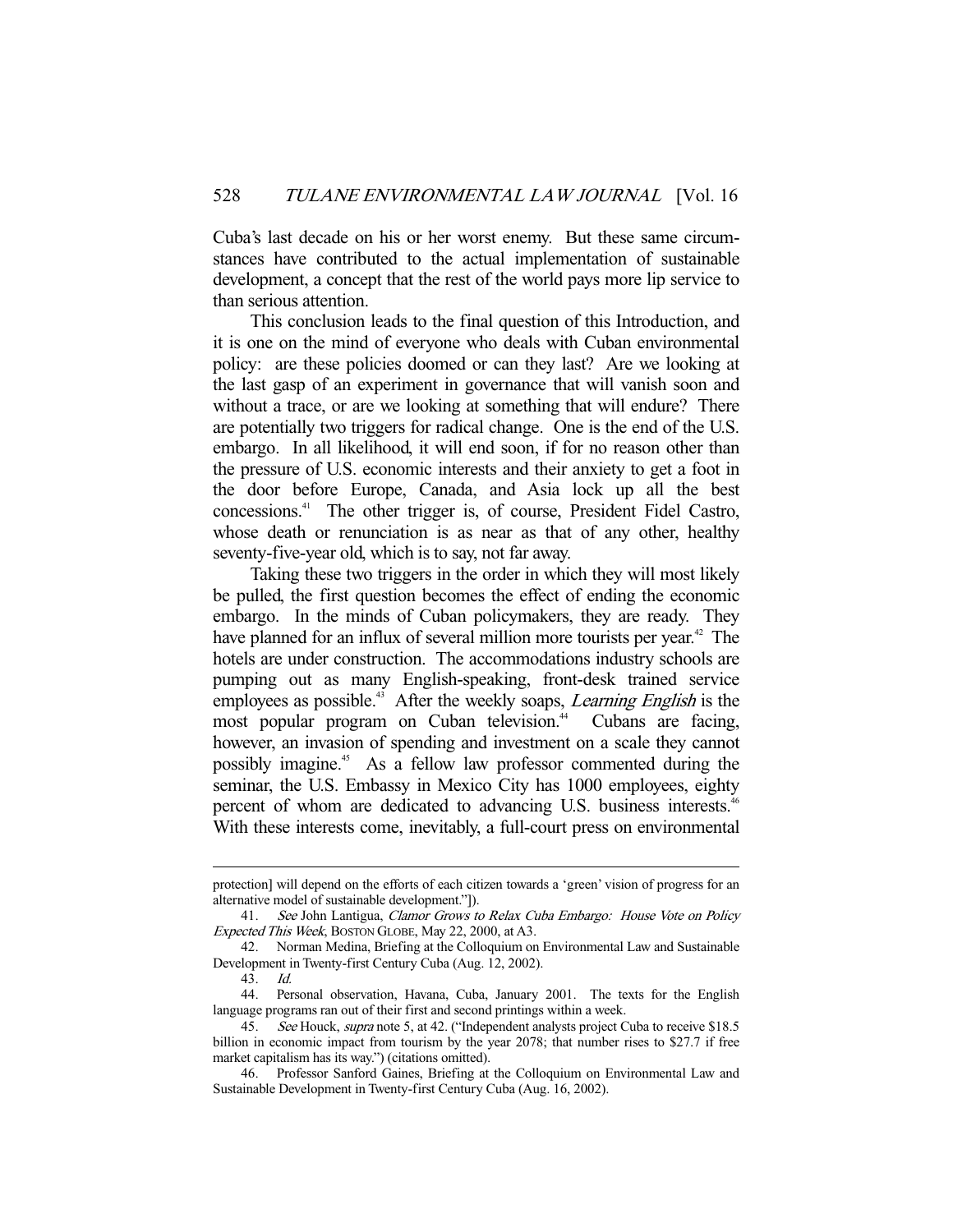restraints and controls. Since the advent of environmental policy in the European Union, Brussels and other capitals are awash with U.S. law firms and lobbyists seeking the best for their clients. Today, Cuban environmental agencies hold their own, just barely, and not always, against their counterparts in agriculture and other sectors of the economy. When U.S. business interests join the fray, the tables will tilt. While the legal processes may remain the same or similar; the outcomes will be different, and from an environmental protection standpoint, worse.

 A second and marked change will come with the availability of monies for both development and for environmental controls. Potentially, there will be first-ever funding available for the massive sewage infrastructure needs of all cities and towns, including Havana, which today funnels half of its wastes untreated into the sea and does not even have the capacity to funnel, much less treat, the other half.<sup>47</sup> Similar monies may be available for other environmental controls such as highergrade petroleum, unleaded gas, catalytic converters, and hazardous waste management systems. On the other hand, these monies are chronically short even in wealthy, U.S. states and cities, and are found only infrequently anywhere in Latin America. The thought that increased trade will bring significant new monies to environmental protection may be more of a dream than reality.

 More significantly, the thought that these protections will be sufficient to offset the impacts of a sudden flood in, say, private automobiles, is pure illusion. The famed Malecon of Havana is already dangerously congested and foully auto-polluted many hours of the day; crossing it on foot is something of a local sporting event. The idea of several million Havana residents each living out their lifelong dream of owning a private car is, from an urban environmental standpoint, one's worst nightmare. It could be argued that the automobile has, in its contamination and impacts on growth and land use, done more to impair the life quality of the world's cities than any other single development, including armed conflict.<sup>48</sup> It is no surprise, indeed it is no longer even news, that the United States is the most advanced country in the world in

<sup>47.</sup> See Madruga, supra note 5; CITMA, CUBA, ENVIRONMENT AND SUSTAINABLE DEVELOPMENT 10 YEARS AFTER RIO DE JANEIRO SUMMIT "Rio + 10" 21, 30 (2002) (showing only 48% of urban water is pressured through sewers and sewage treatment).

 <sup>48.</sup> DAVID BURWELL, THE END OF THE ROAD 21-31 (1977). The author describes the automobile's effect on urban air pollution, demolition of housing, loss of greenspace, flight to malls and sprawl, vehicular accidents and deaths, water pollution, energy waste, and the loss of affordable public transit. Id.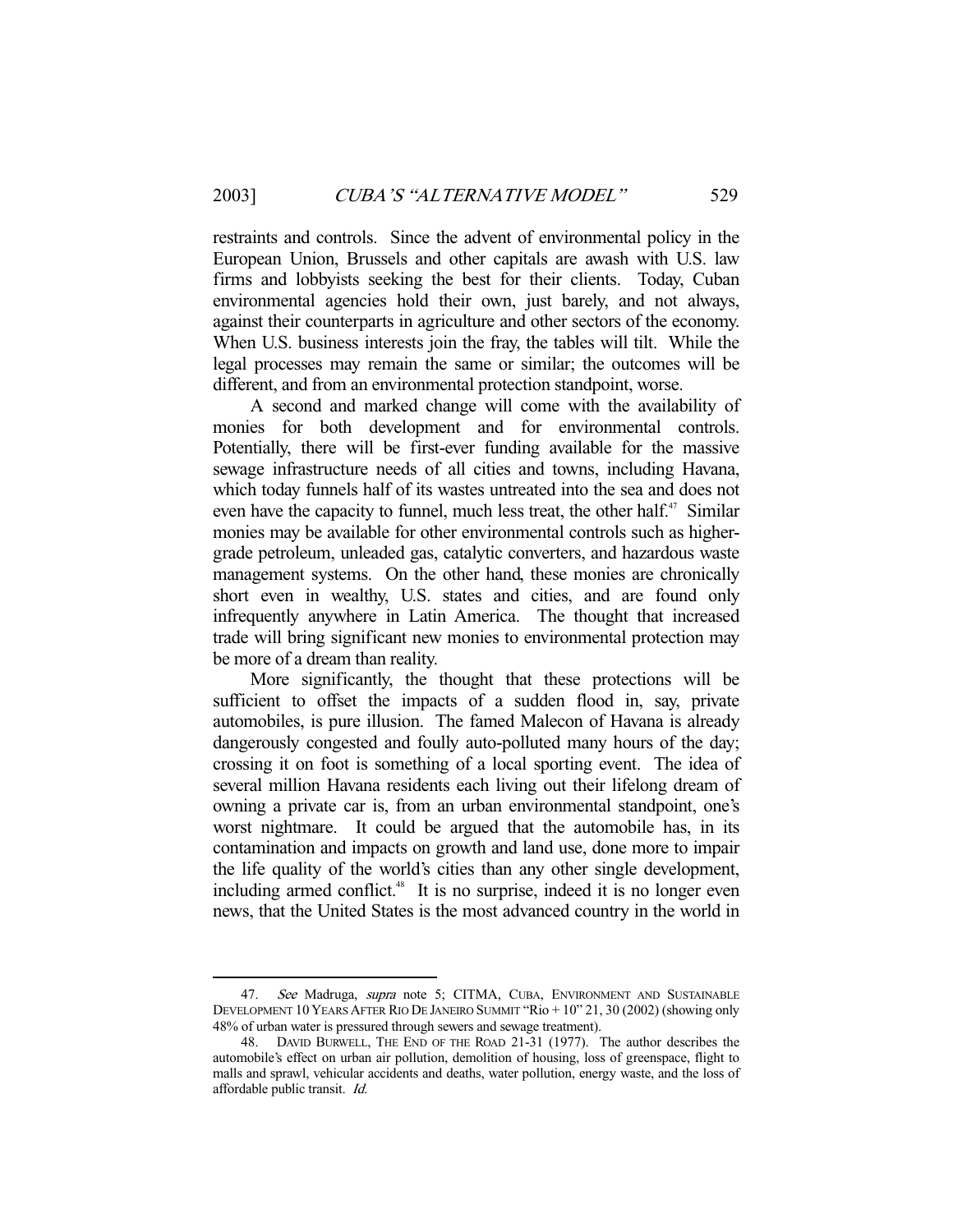its pollution controls and the most uncontrolled and damaging in its demands on natural resources.<sup>49</sup> Wealthy does not mean environmental.

 A third and related change will come with globalization, and the incorporation of the new, unblockaded Cuban economy into the global market. While many outcomes of this trend are unpredictable, one feature of globalization is its pressure on countries to specialize, to move away from independence and self-sufficiency, and towards the production of fewer goods sold to niche markets in the larger world.<sup>50</sup> The acid test for Cuba will be agriculture, historically a one-crop, plantation economy at the mercy of the ups and downs of world prices for sugar. Cuba has now moved towards diversity and self-sufficiency, but it may become obvious that greater foreign exchange can be gained by producing specialty crops, sold in competition with crops grown and maintained by chemical fertilizers and pesticides in other countries. The pressure to go centralized, chemicalized, specialized, and globaldependent will be extremely strong, perhaps even irresistible.

 A fourth and utterly predictable change is cultural, and no one can say how far it will go. As one U.S. syndicated columnist recently wrote, "Mickey Mouse and McDonald's are among the most powerful weapons in America's arsenal. Let's send them in."<sup>551</sup> Whatever effect Mickey Mouse, McDonald's, and their thousands of cousins in the U.S. consumer economy will have on Cuban governance and democracy, they could have an hypnotic, Pied Piper effect on Cuban culture. To a certain extent, they already do. And whatever else one might say about the U.S. consumer culture, it is not one that shows much concern for the environment. Behind throw-away bottles, throw-away cans, trade-in wardrobes, disposable diapers, several plastic containers per fast food meal, motorized leaf blowers, electric toothbrushes, pesticide-maintained lawns, gas-powered golf carts, and miniscule-miles-per-gallon ATVs, SUVs, and HUMVs are a million acres of Louisiana marshland lost to oil

<sup>49.</sup> See Oliver Houck, *Environmental Law and the General Welfare*, 16 PACE ENVTL, L. REV., 1, 4-6 (1998); see also Neil Morgan, A Missionary of Environment Joins Fox in Mexico City, SAN DIEGO UNION-TRIB., Jan. 28, 2001, at A3 (citing Argentine ecologist Exequiel Ezcurra "[T]he world's entire energy reserves would be depleted in 10 years if the Chinese had the same level of consumption as the United States").

<sup>50.</sup> Bruce Scott, Creating Competitive Advantage, in INTERNATIONAL ECONOMICS AND INTERNATIONAL ECONOMIC POLICY: A READER 78 (Philip King ed., 1990). "Comparative advantage, free trade, and competition among firms are central features of theory behind the trading system built since World War II. It is a system in which all countries gain if each specializes in its areas of competitive advantage and exchanges products with other countries in the free market system." Id.

<sup>51.</sup> Cynthia Tucker, Mickey Mouse Will Bring Castro Down, TIMES PICAYUNE (New Orleans), June 1, 2000, at B-7.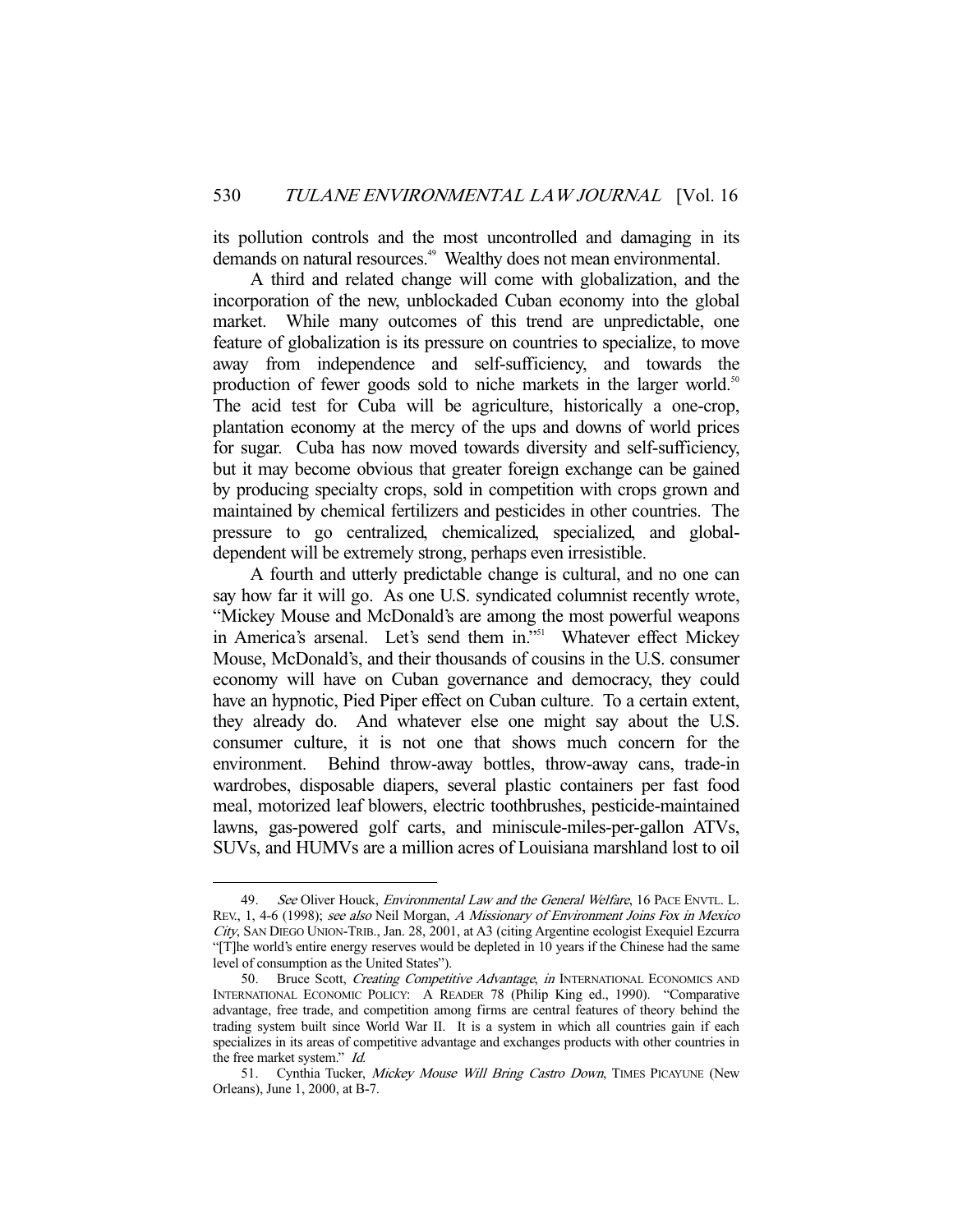and gas canals, a string of open-pit mines down the Andean corridor and across the islands of the Pacific, and climate change that threatens to drown Micronesia, Panama City, and Bangladesh.<sup>52</sup> U.S. consumers walk heavily on the earth and leave large scars. How much the consumer mindset—less than ninety miles away from Havana and backed by the most powerful economic production machine in history—is changed by Cuba, and how much it in turn changes Cuba, is the big unknown.

 Talking with Cubans about this shock to their culture, they place enormous faith in the independence and strength of their traditions: Cubanidad. They look at Puerto Rico, so dependant on U.S. consumerism, as risking its own identity. They say they are different. They say that through their educational systems and policies they are creating environmental awareness, a new environmental human being. But, of course, that is what the Soviet Union said about what it was creating, a new human being motivated by social well-being and beyond the reach of greed. The Soviet Union, of course, was wrong.

 One last consideration, and a different trigger for change, is political: the death of Fidel Castro.<sup>53</sup> The question of Life After Castro is probably the most privately discussed and the least openly discussed issue in Cuba. No one can reasonably bet on a single, subsequent scenario. Any outcome along the spectrum of More of the Same, to Chinese-style Communism-cum-Capitalism, to European-style Socialism, to All-out Capitalism-and-Devil-take-the-Hindmost is certainly possible.

 What these outcomes might mean for environmental policies is a total crapshoot. The challenges of environmental protection in a socialist system are quite different from those of a capitalist system, but neither system ensures sound environmental policies or sustainable development. In Cuba, as in all socialist societies, the question is how to motivate people to care about and protect resources that they do *not* own, from their living spaces right on up. The failure to meet this challenge in Eastern Europe is, by now, legend.<sup>54</sup> In the United States and other capitalist societies, the question is how to motivate people to care about and protect resources that they *do* own, and are intent on turning into a

<sup>52.</sup> See generally Mark A. Drumbl, Poverty, Wealth, and Obligation in International Environmental Law, 76 TUL. L. REV. 843, 873 (2002) (positing that third world nations in lowlying regions are the most likely to suffer if sea levels rise as expected from global climate changes).

 <sup>53.</sup> While the death of Castro might end the embargo, ending the embargo does not necessarily presuppose the death of Castro, although of course it does for many in the Cuban exile community.

<sup>54.</sup> See Rett R. Ludwigowski, Constitutional Culture of the New East-Central European Democracus, 29 GA. J. INT'L & COMP. L. 1, 12 (2000).